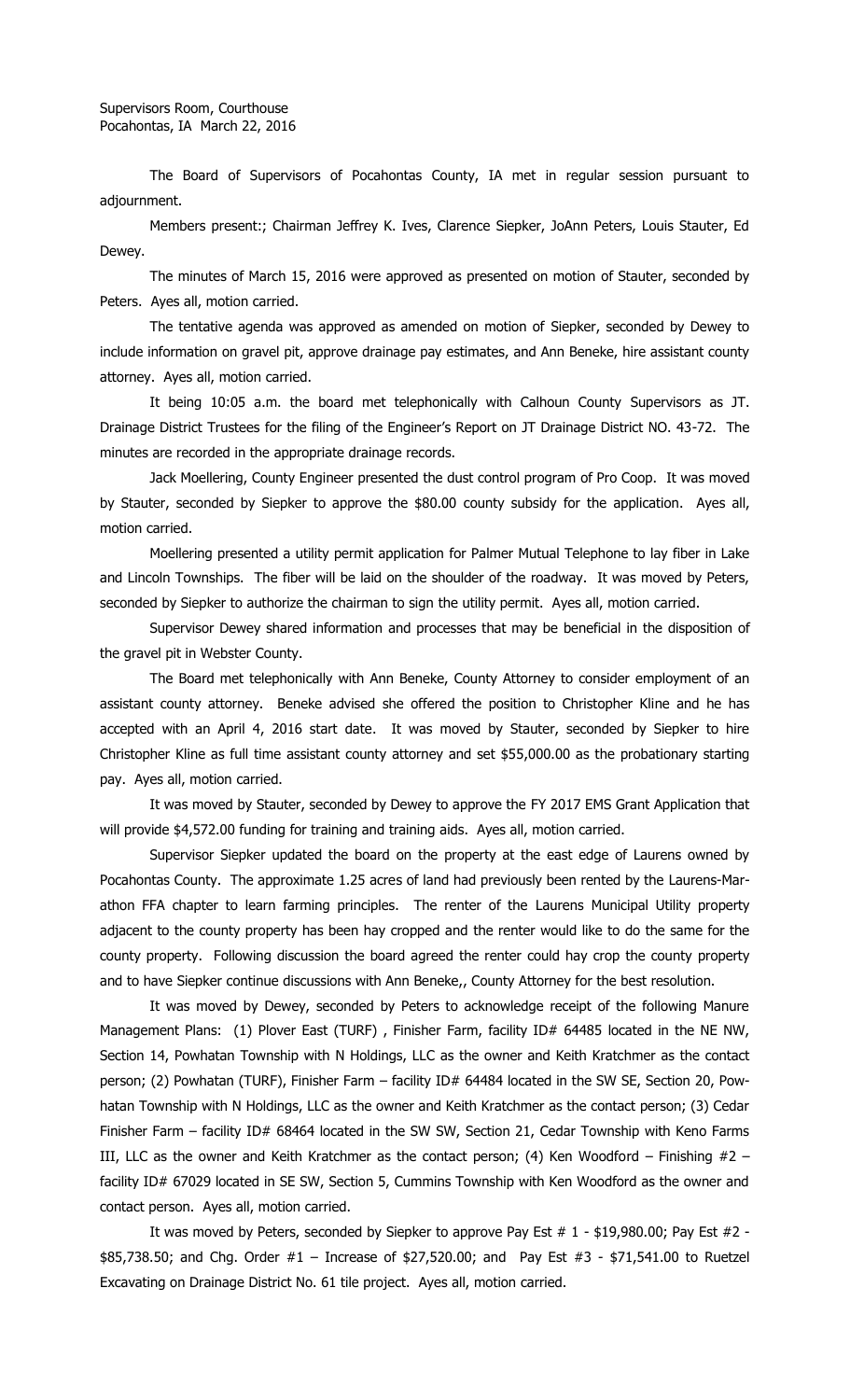It was moved by Siepker, seconded by Dewey to approve the Drainage District No 41, Br22 – Pay Est. #1 for \$192,168.00 was approved for payment and Chg Order #1 in the amount of \$65,380.00 is a reduction in contract price to adjust the incorrect size tile. Ayes all, motion carried.

The following claims were audited and allowed:

| AT&T                               |
|------------------------------------|
| Adv Systems                        |
| Adv Systems                        |
| K Aljets<br>Alliant Energy         |
| Alpha Wireless                     |
| <b>B</b> H Energy                  |
| Bli Lighting                       |
| Carpenter Uniform                  |
| Citizens                           |
| S Cash                             |
| CID                                |
| CenturyLink<br>Cintas              |
| D Cirks                            |
| CJ Cooper & Asso                   |
| Collins Flags                      |
| Counsel                            |
| O Cressler                         |
| Dataline Assoc                     |
| DCI-SOR                            |
| Deyta<br>Doolittle Oil             |
| Farm & Home                        |
| Feld Fire                          |
| Forestry Suppliers                 |
| Genesis                            |
| City-Havelock                      |
| Hoffman Filter                     |
| HyVee AR                           |
| IDOJ                               |
| IA Lakes Elec                      |
| IA Prison Ind                      |
| IEMA<br>ISS & DA                   |
| R Jergens                          |
| John Deere                         |
|                                    |
| J Wolcott<br>B Larsen              |
| Machine Shop                       |
| Mangold Environ                    |
| Martin Marietta                    |
| McKesson Medical                   |
| MidAmeri Energy                    |
| Midwest Wheel<br>M Miller          |
| M Montag                           |
| M Myers                            |
| Napa                               |
| N IA Telecom                       |
| Northland Prod                     |
| NW Comm                            |
| Office Elements                    |
| Office Systems                     |
| Outdoor Rec Prod<br>City-Palmer    |
| J Paulsen                          |
| Philips Healthcare                 |
| PJ Greufe                          |
| Plastic Recycling                  |
| City-Plover                        |
| Po Co Healthcare                   |
| Po Co Home Care                    |
| Po Co Pub Health                   |
| Po Co Solid Waste                  |
| POC Network                        |
| Poca Comm Hospital                 |
| Poca Equip<br>Poca Ford            |
| Poca Manor                         |
|                                    |
| Poca Off Supply<br>Poca Postmaster |
| Poca St Bank                       |
| Racom Corp                         |
| <b>B</b> Reis                      |
| V Ricklefs<br>K Scheideager        |
|                                    |

| AT&T                                | Phone                              | 201.72            | 4                            |
|-------------------------------------|------------------------------------|-------------------|------------------------------|
| Adv Systems                         | Copier Ex                          | 139.36            | 1                            |
| Adv Systems<br>K Aljets             | Copier Ex                          | 39.54             | $\mathbf{1}$<br>$\mathbf{1}$ |
| Alliant Energy                      | safety meeting<br>Utilities        | 14.98<br>230.63   | $\mathbf 1$                  |
| Alpha Wireless                      | Supplies                           | 382.10            | $\mathbf{1}$                 |
| B H Energy                          | Gas                                | 1479.08           | 3                            |
| Bli Lighting                        | Services                           | 2608.62           | $\mathbf{1}$                 |
| Carpenter Uniform                   | Uniforms                           | 316.39            | $\mathbf{1}$                 |
| Citizens                            | Self Funding Ins                   | 30000.00          | $\mathbf{1}$                 |
| S Cash                              | Mileage                            | 190.00            | $\mathbf{1}$                 |
| CID                                 | Supplies                           | 319.80            | 1                            |
| CenturyLink<br>Cintas               | Phone                              | 2480.77<br>75.38  | 15<br>1                      |
| D Cirks                             | Supplies<br>Phone REIM             | 80.00             | 1                            |
| CJ Cooper & Asso                    | Annual Fee                         | 105.00            | $\mathbf{1}$                 |
| Collins Flags                       | Flags                              | 106.00            | $\mathbf{1}$                 |
| Counsel                             | Supplies                           | 84.58             | 2                            |
| 0 Cressler                          | Mileage/Travel Ex                  | 61.75             | 1                            |
| Dataline Assoc                      | Supplies                           | 424.95            | $\mathbf{1}$                 |
| DCI-SOR                             | Training                           | 40.00             | $\mathbf{1}$                 |
| Deyta                               | HHCahps Fee                        | 95.00             | $\mathbf{1}$                 |
| Doolittle Oil                       | Supplies                           | 75.35             | $\mathbf{1}$                 |
| Farm & Home<br>Feld Fire            | Supplies<br>Inspection             | 193.92<br>139.50  | $\mathbf{1}$<br>$\mathbf{1}$ |
| Forestry Suppliers                  | Supplies                           | 716.24            | $\mathbf{1}$                 |
| Genesis                             | Janitorial                         | 750.00            | $\mathbf{1}$                 |
| City-Havelock                       | RUT/FTM                            | 714.56            | 1                            |
| Hoffman Filter                      | Disposal Ser                       | 50.00             | 1                            |
| HyVee AR                            | Medical                            | 448.13            | $\mathbf{1}$                 |
| IDOJ                                | Services                           | 305.22            | 1                            |
| IA Lakes Elec                       | Utilities                          | 158.10            | 2                            |
| IA Prison Ind                       | Signs                              | 686.40            | $\mathbf{1}$                 |
| IEMA                                | Dues                               | 150.00            | 1                            |
| ISS & DA<br>R Jergens               | Training<br>Mile/Travel/Phone REIM | 375.00<br>787.27  | $\mathbf 1$<br>3             |
| John Deere                          | Supplies                           | 25.96             | $\mathbf{1}$                 |
| J Wolcott                           | Mileage                            | 47.00             | 1                            |
| B Larsen                            | Transport Ex                       | 29.35             | 1                            |
| Machine Shop                        | Services                           | 577.85            | 2                            |
| Mangold Environ                     | Water Tests                        | 98.25             | 1                            |
| Martin Marietta                     | Rdstone                            | 25591.32          | $\mathbf{1}$                 |
| McKesson Medical                    | Med Sup                            | 377.71            | 2                            |
| MidAmeri Energy                     | Utilities<br>Supplies              | 114.63<br>103.26  | $\mathbf{1}$                 |
| Midwest Wheel<br>M Miller           | Mileage                            | 471.50            | 1<br>$\mathbf{1}$            |
| M Montag                            | Ex REIM                            | 23.51             | $\mathbf{1}$                 |
| M Myers                             | Outside Assist                     | 185.00            | $\mathbf{1}$                 |
| Napa                                | Supplies                           | 841.80            | 3                            |
| N IA Telecom                        | Phone                              | 222.71            | $\mathbf{1}$                 |
| Northland Prod                      | Supplies                           | 208.95            | $\mathbf{1}$                 |
| NW Comm                             | Internet                           | 280.00            | $\mathbf{1}$                 |
| Office Elements                     | Supplies                           | 1467.80           | 8                            |
| Office Systems<br>Outdoor Rec Prod  | Copier Main<br>Supplies            | 48.90<br>845.00   | $\mathbf{1}$<br>$\mathbf{1}$ |
| City-Palmer                         | RUT/FTM                            | 2128.29           | $\mathbf 1$                  |
| J Paulsen                           | Mileage/Travel Ex                  | 232.91            | $\mathbf{1}$                 |
| Philips Healthcare                  | Supplies                           | 2901.60           | $\mathbf{1}$                 |
| PJ Greufe                           | Services                           | 1500.00           | $\mathbf{1}$                 |
| Plastic Recycling                   | Supplies                           | 3330.00           | $\mathbf{1}$                 |
| City-Plover                         | RUT/FTM                            | 1274.84           | $\mathbf{1}$                 |
| Po Co Healthcare                    | Training                           | 1668.50           | $\mathbf{1}$                 |
| Po Co Home Care<br>Po Co Pub Health | Services<br>Services               | 20246.00          | $\overline{4}$<br>2          |
| Po Co Solid Waste                   | Rural Waste                        | 140.55<br>8855.11 | $\mathbf{1}$                 |
| POC Network                         | Billing Ser                        | 3.00              | $\mathbf{1}$                 |
| Poca Comm Hospital                  | Services                           | 258.41            | $\mathbf{1}$                 |
| Poca Equip                          | Sup/Repairs                        | 309.47            | $\mathbf{1}$                 |
| Poca Ford                           | Main Ser                           | 457.11            | $\mathbf{1}$                 |
| Poca Manor                          | Prisoner Meals                     | 3255.00           | $\mathbf{1}$                 |
| Poca Off Supply                     | Supplies                           | 33.57             | $\mathbf{1}$                 |
| Poca Postmaster                     | Postage                            | 68.00             | $\mathbf{1}$                 |
| Poca St Bank                        | Rent/Fees                          | 200.00            | $\mathbf{1}$                 |
| Racom Corp<br>B Reis                | Sup/Repairs<br>Meeting Ex          | 179.80<br>10.00   | 1<br>$\mathbf{1}$            |
| V Ricklefs                          | Mileage                            | 156.00            | $\mathbf 1$                  |
| K Scheidegger                       | Mileage                            | 10.00             | $\mathbf{1}$                 |
|                                     |                                    |                   |                              |